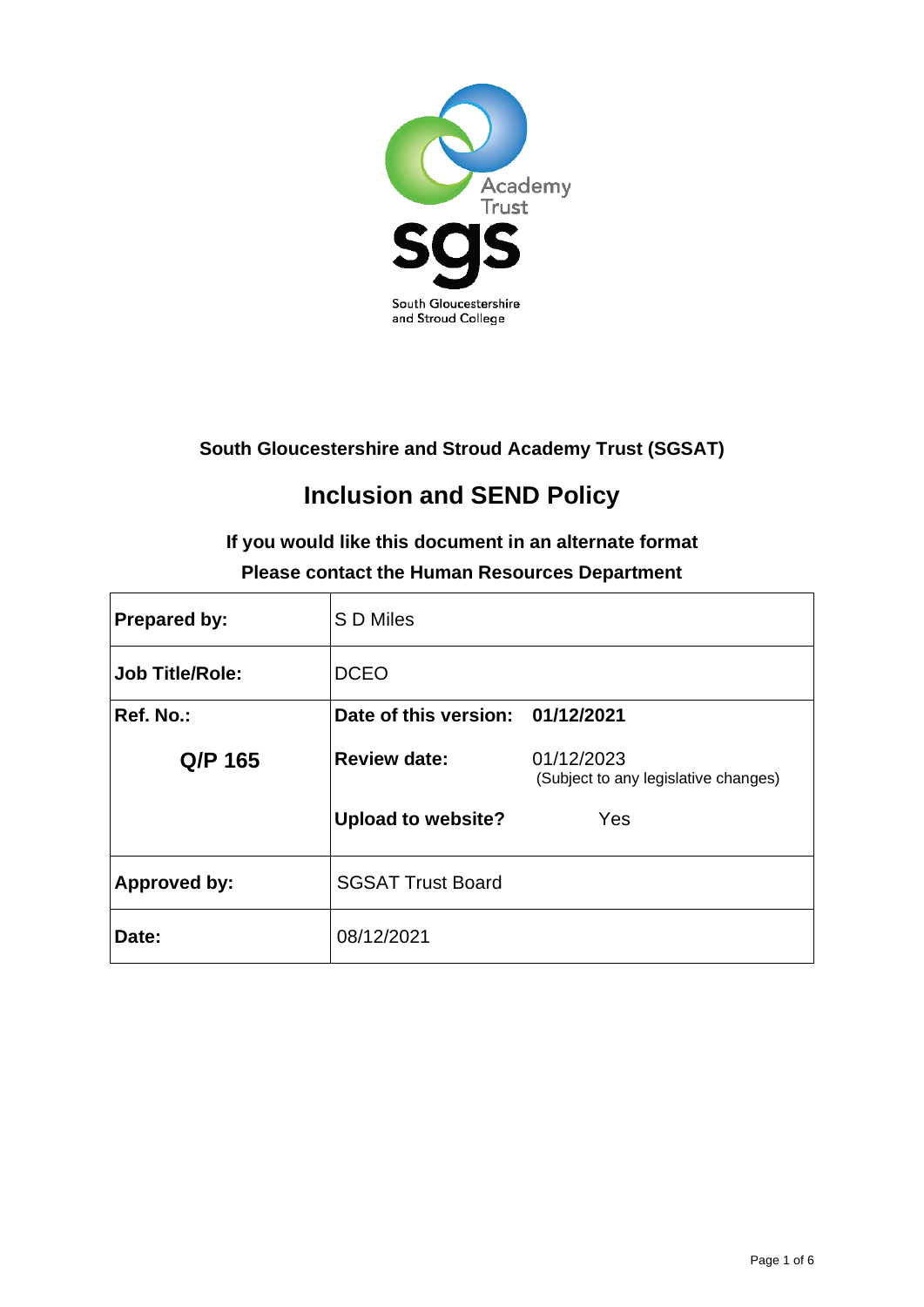# **Inclusion and SEND Policy**

#### **1. Intent**

SGSAT is committed to offering an inclusive curriculum to ensure the best possible outcomes for all students whatever their needs or abilities.

The Trust believes that each student has personal and unique needs. Students are valued, respected and equal members of the school community. Some however, may need more support than others if they are to achieve their full potential and this is recognised and planned for. Working in partnership with parents/carers is central to the Trust ethos. All schools in the Trust listen to both parents / carers and young people and together plan the very best provision, providing students with strategies for dealing with their needs in a supportive environment, and to provide meaningful access to an aspirational curriculum.

All staff in school have a responsibility for maximising achievement and opportunity of vulnerable students. It is an expectation that teachers provide differentiated learning opportunities for all students within the schools in the Trust and provide materials appropriate to students' interests and abilities. This ensures that all students have a full access to the school curriculum

#### **2. Scope**

The primary basis of this policy is the 2015 statutory guidance document published as 'Special educational needs and disability code of practice: 0 to 25 years', but it also reflects the Ofsted Education Inspection Framework (2019), the good practice identified in Ofsted's SEND Review, 'A Statement is not enough' (2010) and the Equality Act (2010).

Special Educational Need might be an explanation for delayed or slower progress but is not an excuse. The Trust is committed to making every effort to narrow the gap in attainment between vulnerable groups of students and others. The focus is on individual progress as the main indicator of success. A clear distinction is made as much as is possible between "underachievement" which is often caused by a poor early experience of learning and special educational needs and disability.

Some students in the Trust schools may be underachieving but will not necessarily have a special educational need or disability. It is the responsibility of each school in the Trust to spot this quickly and ensure that appropriate interventions are put in place to help these students catch up.

Where students genuinely have special educational needs or disabilities this may lead to lower-attainment (though not necessarily to under-achievement). It is our responsibility to ensure that students with special educational needs have the maximum opportunity to attain and achieve in line with their peers. Accurate assessment of need and carefully planned programmes, which address the root causes of any learning difficulty, are essential ingredients of success for these students. Students' special educational needs and disability will be identified as described in the SEND Code of Practice 2015.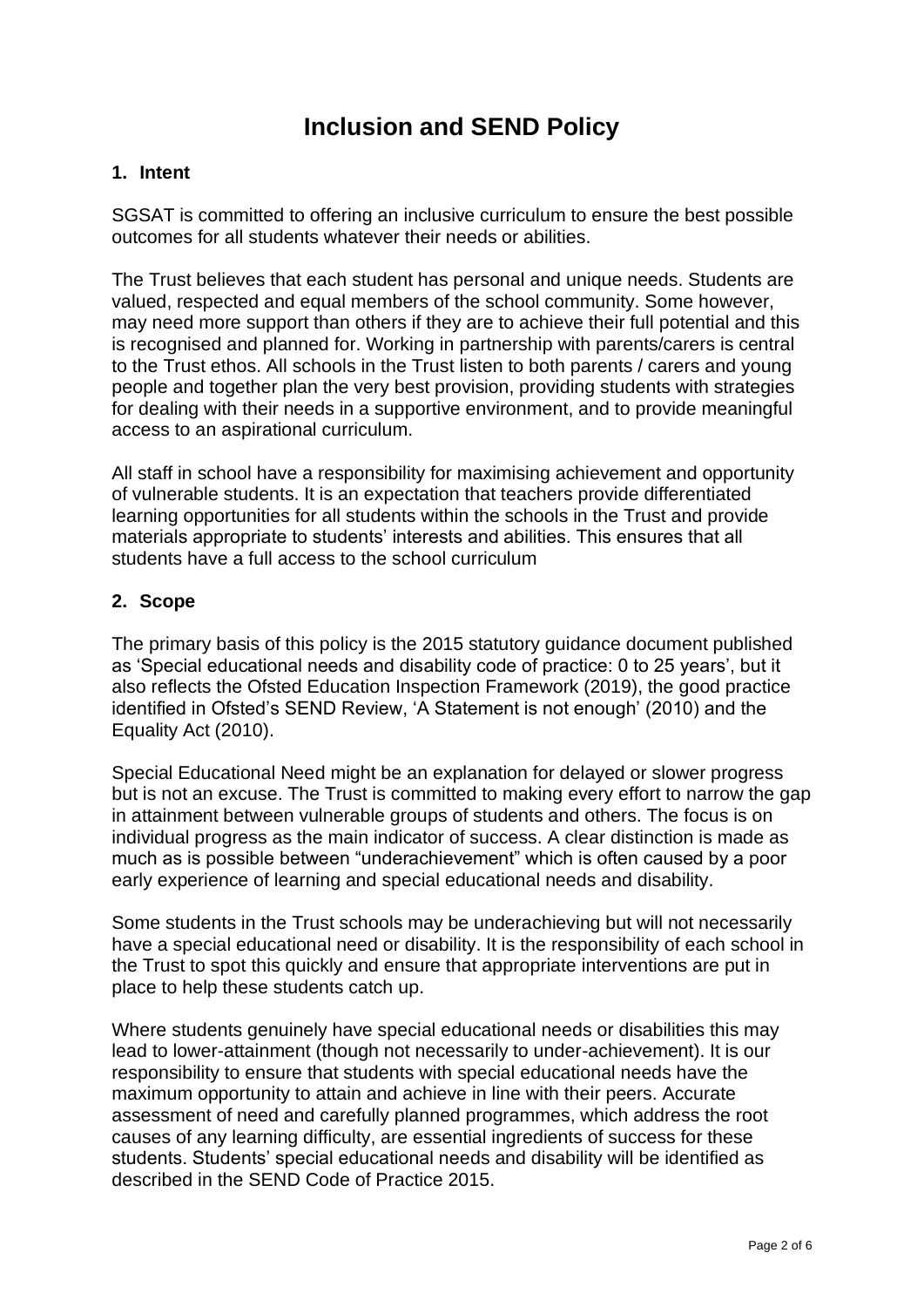#### **3. Procedures**

Well-differentiated, quality teaching for all students, including, where appropriate, the use of interventions for identified students, should be the starting point for all our schools. Some vulnerable students will have access to additional interventions. These will probably be students who are underachieving and have been identified by the school as needing to make accelerated progress but will not necessarily be students with special educational needs. This is considered to be a differentiation of the usual school curriculum – not a special intervention for students with SEND.

Students' needs should be identified and met as early as possible through:

- the analysis of data including entry profiles, reading ages, and other wholeschool student progress data
- classroom-based assessment and monitoring arrangements (planning, action and review)
- structured conversations with parents and carers
- following up parental concerns
- tracking individual students' progress over time
- liaison with previous schools on transfer
- information from other services
- Involving an external agency as appropriate.

Provision for vulnerable students should be regularly monitored and evaluated by senior staff and those responsible for SEND students alongside class teachers' usual work.

- Students will be offered additional SEND support when it is clear that their needs require intervention which is "additional to" or "different from" the welldifferentiated curriculum on offer for all students in the school i.e. they have a special educational need as defined by the SEND Code of Practice 2015.
- Under-achieving students and students with EAL who do not have SEND will not be placed on the list of students being offered Additional SEND Support.
- If the student's additional needs require assessment and intervention from different agencies such as education, health and social care, a graduated approach in line with local authority procedures will be used.
- Students with an Education Health and Care Plan will have access to all arrangements for students on the SEND list and, in addition to this, will have an Annual Review of their plan, which will be monitored regularly by staff.

#### **4. Implementation**

The successful implementation of this policy requires a large number of roles to be fulfilled effectively.

The Headteacher is responsible for monitoring and evaluating the progress of all students and for making strategic decisions which will maximise their opportunity to learn, though they may delegate the day to day implementation of this policy to a Senior Lead with responsibility for Inclusion and the Special Educational Needs Coordinator (SENDCO).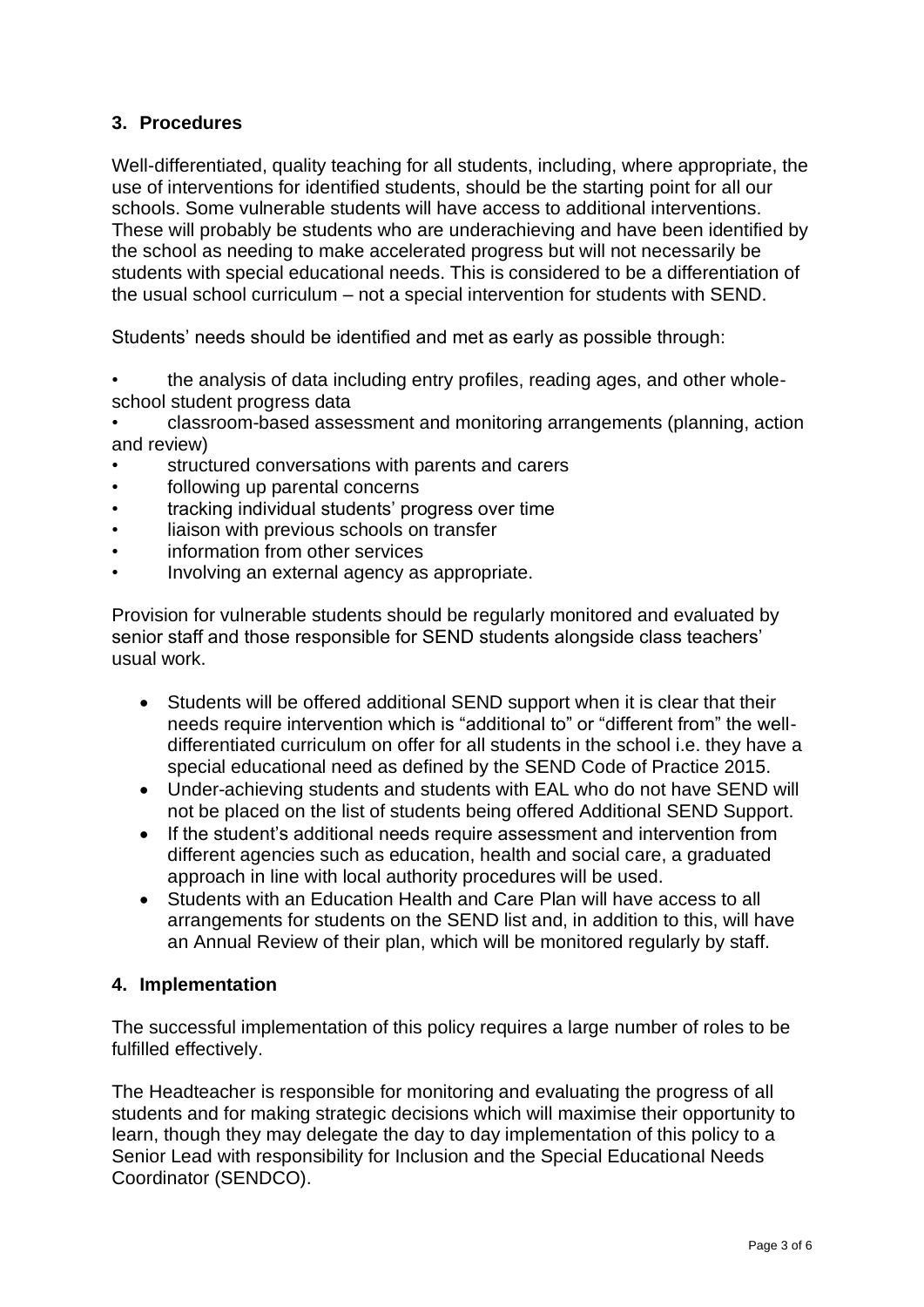The Special Educational Needs Coordinator (SENDCo) will oversee the day-to-day operation of this policy by coordinating and evaluating provision for students with special educational needs – those in receipt of Additional SEND Support and those with statements of Special Educational Need or Education Health and Care Plans, managing other classroom staff involved in supporting vulnerable students and implementing a programme of Annual Reviews for all students with an EHCP.

The class teacher should always know and respond to the needs of all students in the class who are identified as vulnerable students and liaise with the SENDCo and other support staff closely as necessary.

The Trust aims to work in partnership with parents and carers by always giving parents and carers opportunities to play an active and valued role in their child's education.

We recognise that all students have the right to be involved in making decisions and exercising choice. In most lessons, all students are involved in monitoring and reviewing their progress through the use of learning objectives. Where more formal records are kept (such as an EHCP) students will be involved in their review.

## **5. Enforcement**

No student will be refused admission to school on the basis of his or her special educational need, ethnicity or language need. In line with the Equalities Act 2010, the trust will not discriminate against children with learning disabilities and we take all reasonable steps to provide effective educational provision.

## **6. Impact**

The Trust's aims for inclusion through both policy and practice in its schools are:

- To provide the best possible curriculum access for students
- To secure high levels of achievement for students
- To meet individual student needs through a wide range of provision
- To attain high levels of satisfaction and participation from students, parents and carers

• To carefully map provision for all vulnerable students to ensure that staffing deployment, resource allocation and choice of intervention is leading to at least good learning outcomes

• To ensure a high level of staff expertise to meet student need, through well targeted continuing professional development

• To work in cooperative and productive partnership with the Local Authority and other outside agencies, to ensure there is a multi-professional approach to meeting the needs of all vulnerable students

• To "promote children's self-esteem and emotional well-being and help them to form and maintain worthwhile relationships based on respect for themselves and others". (National Curriculum, 2000).

## **7. Additional useful information**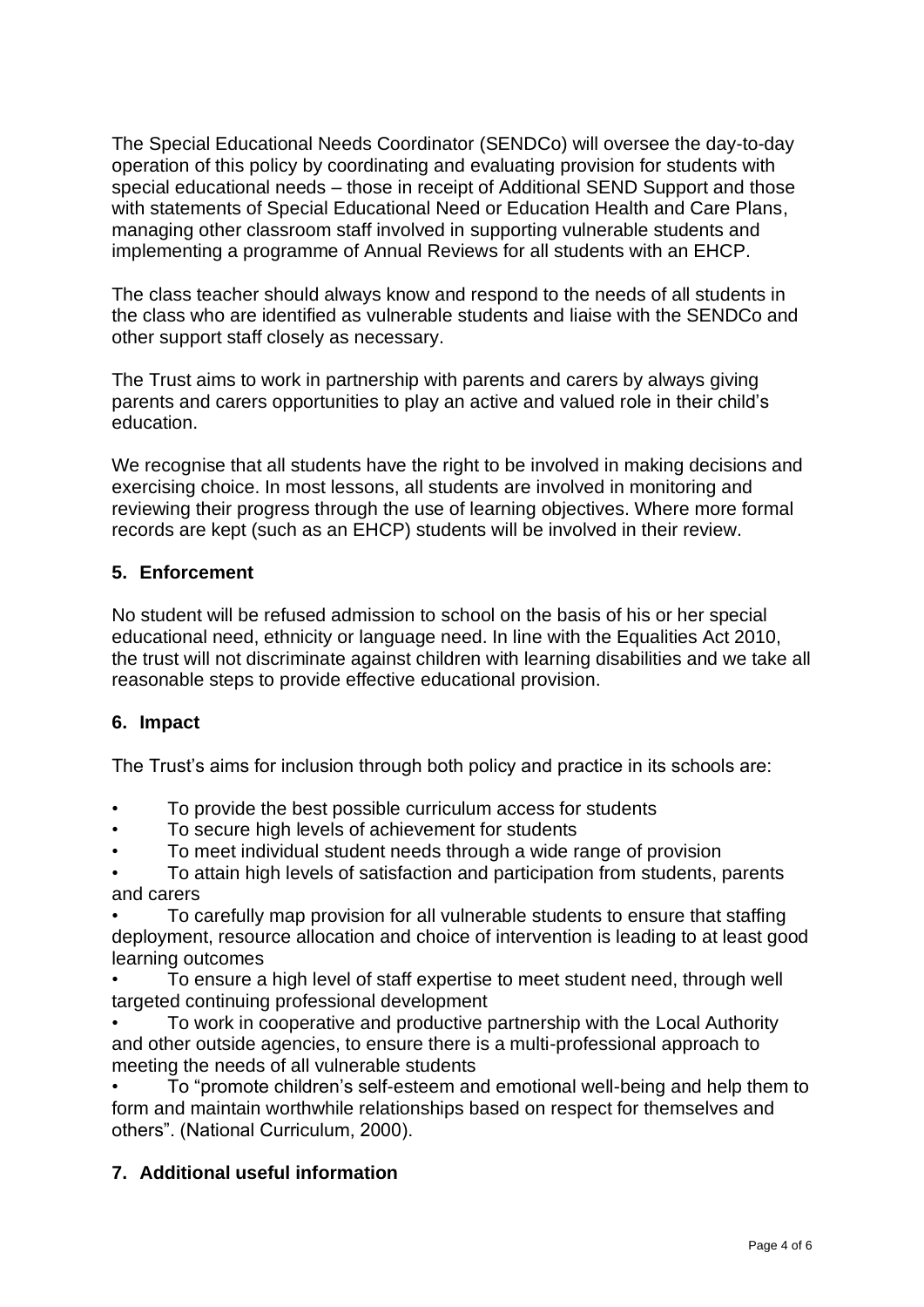This policy also exists within the frameworks and processes of each Local Authority where the Trust operates. For example, it should be read alongside the South Gloucestershire SEND Strategy and Gloucestershire's Joint Strategy for Children and Young People with Additional Needs, including Special Educational Needs & Disabilities.

| Completed by:                                                                                                         | 9. MANDATORY INITIAL IMPACT SCREENING |            | sgs |
|-----------------------------------------------------------------------------------------------------------------------|---------------------------------------|------------|-----|
| Name S D Miles                                                                                                        | Title DCEO                            | 30/11/2021 |     |
| I have read the guidance document: Completing a Policy Impact Assessment?                                             |                                       |            |     |
| If this policy has been up-dated, please tick to confirm that the initial impact screening<br>has also been reviewed: |                                       |            |     |

| <b>EQUALITY AND DIVERSITY IMPACT ASSESSMENT</b>                                                |                                                                       |  |
|------------------------------------------------------------------------------------------------|-----------------------------------------------------------------------|--|
| Characteristic                                                                                 | This policy seeks to:                                                 |  |
| Age                                                                                            | Promote learning experiences that meet the needs of particular        |  |
|                                                                                                | cohorts and also promote up-skilling and training for employees       |  |
| <b>Disability</b>                                                                              | Commit to making reasonable adjustments to promote equality of        |  |
|                                                                                                | access and opportunity for learners, employees and members of the     |  |
|                                                                                                | public with disabilities and/or learning difficulties/disabilities.   |  |
| <b>Faith or Belief</b>                                                                         | No appreciable impact                                                 |  |
| Gender                                                                                         | No appreciable impact                                                 |  |
| Race or Ethnicity                                                                              | No appreciable impact                                                 |  |
| Orientation                                                                                    | No appreciable impact                                                 |  |
| Gender reassignment                                                                            | No appreciable impact                                                 |  |
| Economic disadvantage                                                                          | No appreciable impact                                                 |  |
| <b>Rural isolation</b>                                                                         | No appreciable impact                                                 |  |
| Marriage                                                                                       | No appreciable impact                                                 |  |
| Pregnancy & maternity                                                                          | No appreciable impact                                                 |  |
| Carers & care leavers                                                                          | No appreciable impact                                                 |  |
| Vulnerable persons                                                                             | Use available resources to identify and address any issues of         |  |
|                                                                                                | inequality as a result of being a vulnerable person. Supporting       |  |
|                                                                                                | learners both academically and pastorally in order to be successful.  |  |
|                                                                                                | Please identify any sections of the policy that specifically seek to  |  |
|                                                                                                | maximise opportunities to improve diversity within any of the Trust's |  |
| stakeholder groups:                                                                            |                                                                       |  |
| Please identify any sections of the policy that specifically seek to improve                   |                                                                       |  |
|                                                                                                | equality of opportunity within any of the Trust's stakeholder groups: |  |
| Is there any possibility that this policy                                                      | If you have ticked yes (red), which                                   |  |
| could operate in a discriminatory way?                                                         | □<br>characteristic will be most affected?<br>×.                      |  |
|                                                                                                | Choose an item.                                                       |  |
| If yes please confirm that the Policy has been sent for a full<br>Click or tap to enter a<br>□ |                                                                       |  |
| Equality & Diversity Impact Assessment, and note the date:<br>date.                            |                                                                       |  |

**Note:** if the policy does not seek to increase diversity or improve equality you should go back and review it before submitting it for approval.

| <b>MAPPING OF FUNDAMENTAL RIGHTS</b>                                     |                               |  |
|--------------------------------------------------------------------------|-------------------------------|--|
| Which United Nations Convention on   Art. 6 Life, survival & development |                               |  |
| the Rights of the Child (UNCRC),                                         | Art. 23 Disability protection |  |
| Right does this policy most protect:                                     | Art. 28 Right to education    |  |